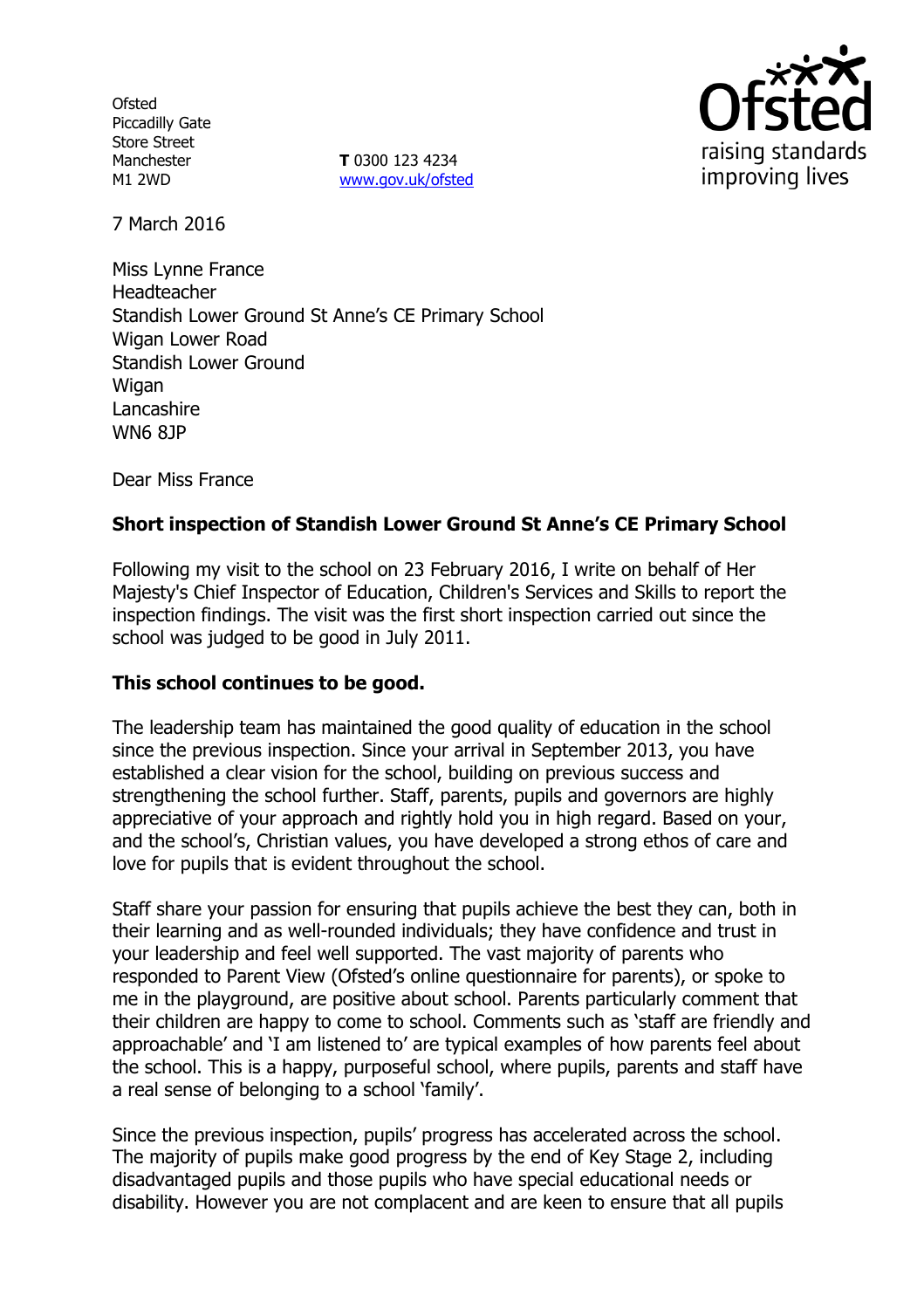

make equally strong progress in all subjects. To this end, you have identified a need to continue to improve progress further in writing and phonics (letters and the sounds they make). The plans you have put in place can already be seen in pupils' improved learning of these skills.

At the previous inspection, inspectors identified a need to hasten pupils' progress further by ensuring that work set throughout lessons accurately matched the needs of all groups of pupils. They also required the school to make sure that pupils quickly settled to their work in lessons, so that they are as productive as possible. Leaders have addressed all of these aspects effectively.

- The work set is correctly matched to the needs of pupils. This is particularly evident for those pupils who are disadvantaged or who have special educational needs or disability. Despite the school having a small number of pupils, mixed-age classes are regularly divided up into single-age or ability groups so that teaching, for example in writing and phonics, can be closely matched to what pupils need to learn next.
- Well-established routines ensure that pupils come into school promptly and without fuss at the start of the day. They are similarly quick to settle and begin their lessons after breaks and lunch. Pupils are eager to learn and, as a result, are keen to start lessons and get down to work.

# **Safeguarding is effective.**

Safeguarding is robust. In all areas, there are good systems in place which are understood by staff. Regular and relevant training for staff is undertaken and up to date. Leaders have made effective links with other agencies and are determined to ensure that pupils are kept safe and their welfare needs are met.

Pupils say they feel very safe and well cared for in school. They are assured that adults will help them if needed. Pupils talked knowledgably about the ways that staff have taught them to keep safe and confidently described their understanding about how to ensure that they stay safe in a range of personal and online situations. The vast majority of parents feel that you and the staff keep their children safe and well looked after. As a result, pupils are very happy and keen to come to school.

## **Inspection findings**

- You have an accurate view of the school's strengths and the areas that need further development. Your school's self-evaluation and development documents are honest and transparent. They are presented in a succinct way that makes it very clear what the school's priorities are. Everyone in school is clear about the direction in which they are heading and, as a result, you and your leadership team have very good capacity for further improvement.
- You have ensured that you know each teacher's strengths and areas for development accurately; as a result you are confident about who your strong teachers are and those who still need some support and nurturing.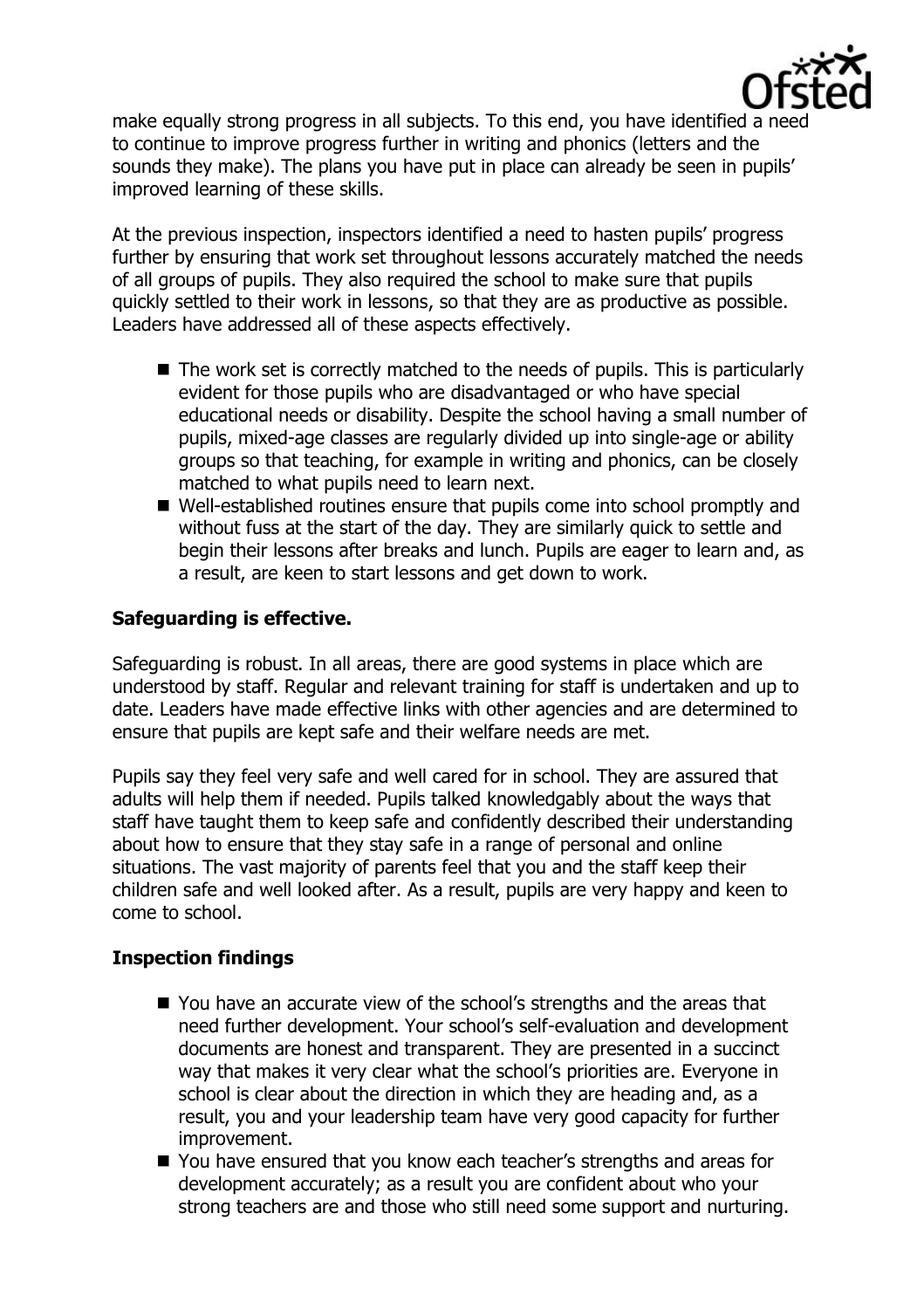

Teachers and teaching assistants feel supported and encouraged to take up a range of development opportunities. This has been particularly valuable for pupils, who benefit from good-quality phonics sessions led by teaching assistants as well as teachers.

- Governors are knowledgeable and play an active and supportive role in evaluating the school's effectiveness; they know the school well. You are well supported by the governing body, as their own skills and talents have been employed extremely well to benefit the school. Like you and your staff, governors are passionate about achieving the best for pupils, and, to this end, they are confident to challenge where needed.
- The information you gather about how pupils are progressing over the year is thorough and detailed. You set pupils challenging, but achievable, targets which send a clear message of high expectations for all. Staff and governors use information about pupils' progress effectively to identify which pupils or groups are making progress and which need some additional support or challenge. You lead your half-termly pupil progress meetings meticulously, making sure that all staff feel responsible for every pupil's learning. You give them an opportunity to reflect on how they could further adapt their teaching to meet their pupils' needs.
- You identified that two key priority areas for further development are: to improve the progress and attainment of pupils in writing, particularly in Key Stage 1, and to accelerate the number of pupils reaching the expected standard in phonics. This is to ensure that all pupils make the most progress that they can. To this end, you have taken decisive and dynamic action. This has been well received by staff and is already having an impact on speeding up the progress of pupils in these areas.
- You have made significant improvements in attendance and punctuality since the last inspection, as there are now strong monitoring systems in place. As a result, attendance is above the national average. There is a firm, but fair, stance on attendance and lateness, complemented by a range of rewards that are well supported by staff. You still have a few pupils who are persistently absent from school, but efforts to support families have resulted in some very successful improvements.
- Teachers use their subject knowledge well to provide engaging lessons that interest and motivate pupils. Teachers often encourage pupils to explain what they are learning and ask good questions which extend pupils' thinking. Pupils told me that they enjoy learning and know that they learn best when activities or tasks are challenging. One pupil said, 'I feel proud of myself when I have solved a challenging sum.' When pupils make mistakes, teachers use these positively as an opportunity to develop learning further. Work in pupils' books shows that progress is consistent in all subjects. However, pupils' presentation of their work, particularly their handwriting, is inconsistent and can be untidy.
- The promotion of pupils' personal development, behaviour, and spiritual, moral, social and cultural awareness is very positive. A great deal of learning in these areas is centred on the core spiritual values that pervade the curriculum, but also on the way adults and pupils respectfully interact with each other. Behaviour is good; pupils are polite, kind and thoughtful. Pupils thrive in their learning and as all-round individuals.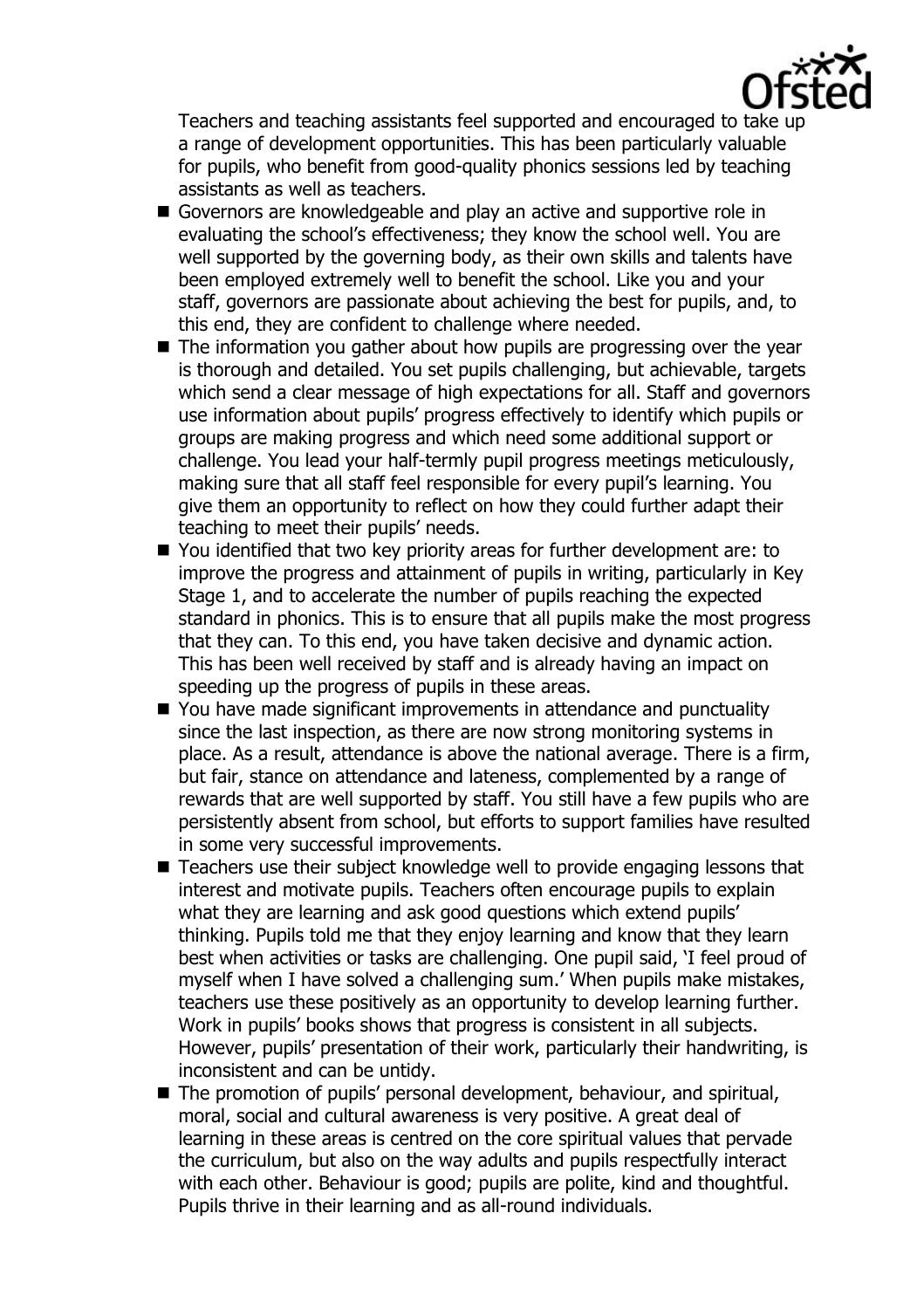

- The quality of the curriculum is of a good standard. Topics and themes are well thought out to bring learning alive and interest pupils. Many opportunities are planned to provide 'real-life' experiences for pupils and to give learning a purpose. For example, pupils who were writing instructions on how to make biscuits had made shortbread the previous day. This resulted in pupils writing confident, meaningful instructions based on their first-hand knowledge. Every opportunity is offered to practise English and mathematical skills across a range of subjects.
- Children make good progress in the early years, the majority from starting points that are lower than usual for children of their age, particularly in communication, literacy and number. Children are offered a wide range of stimulating learning experiences that they visibly enjoy. As a result, children are happy and keen to chatter about their learning with adults and with each other. Adults have delightful relationships with children and teach and support them well in their learning. I agree with you that, although there is much to celebrate within early years provision, there needs to be a continued focus to capitalise on any possible ways for children, particularly those who are disadvantaged, to get the best possible start.

# **Next steps for the school**

Leaders and governors should ensure that they:

- further improve pupils' attainment and progress in writing and phonics
- develop a consistent approach and high expectations for the presentation of pupils' work, especially their handwriting
- $\blacksquare$  explore every opportunity to ensure that all children in the early years get the best start to their school career.

I am copying this letter to the Chair of the Governing Body, the Regional Schools Commissioner and the Director of Children's Services for Wigan Metropolitan Borough Council. This letter will be published on the Ofsted website.

Yours sincerely

Sue Eastwood **Her Majesty's Inspector**